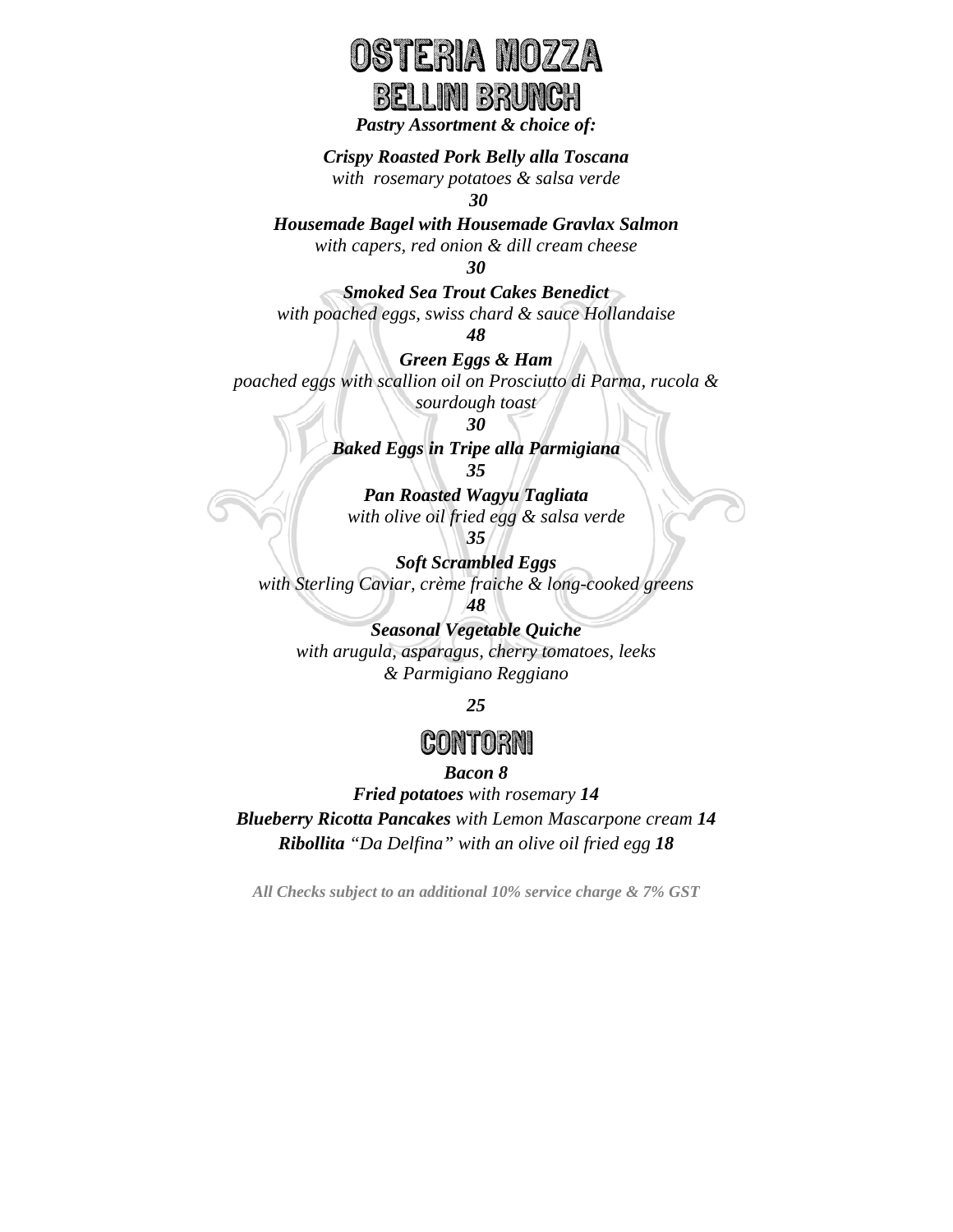

*White Peach & Prosecco -or-NV Flor Prosecco DOC* 

> ~ *18 each*

*-or-50 Free Flow until 2:30 p.m.* 

# APERITI

*Bloody Mary vodka, tomato, horseradish, fresh chili, lemon, salame garnish*  ~

*Singapore Sling (1913) dry gin, Peter Heering cherry, Benedictine DOM, Bitters, lime, soda*  ~

> *Aperol Spritz Prosecco, Aperol, soda, orange*

> > *18 each*

#### *Coffee*

*Espresso* **5** *Double Espresso* **6** *Cappuccino* **6** *Double Cappuccino* **7** *Latte* **6** *Double Latte* **7** *Macchiato* **6** *Double Macchiato* **7** *Caffé Americano* **5**

#### *Tea*

*Darjeeling* **5** *Chamomile* **5** *Alexandria* **5** *American Earl Grey* **5** *English Breakfast* **5** *Jasmine Pearls 5*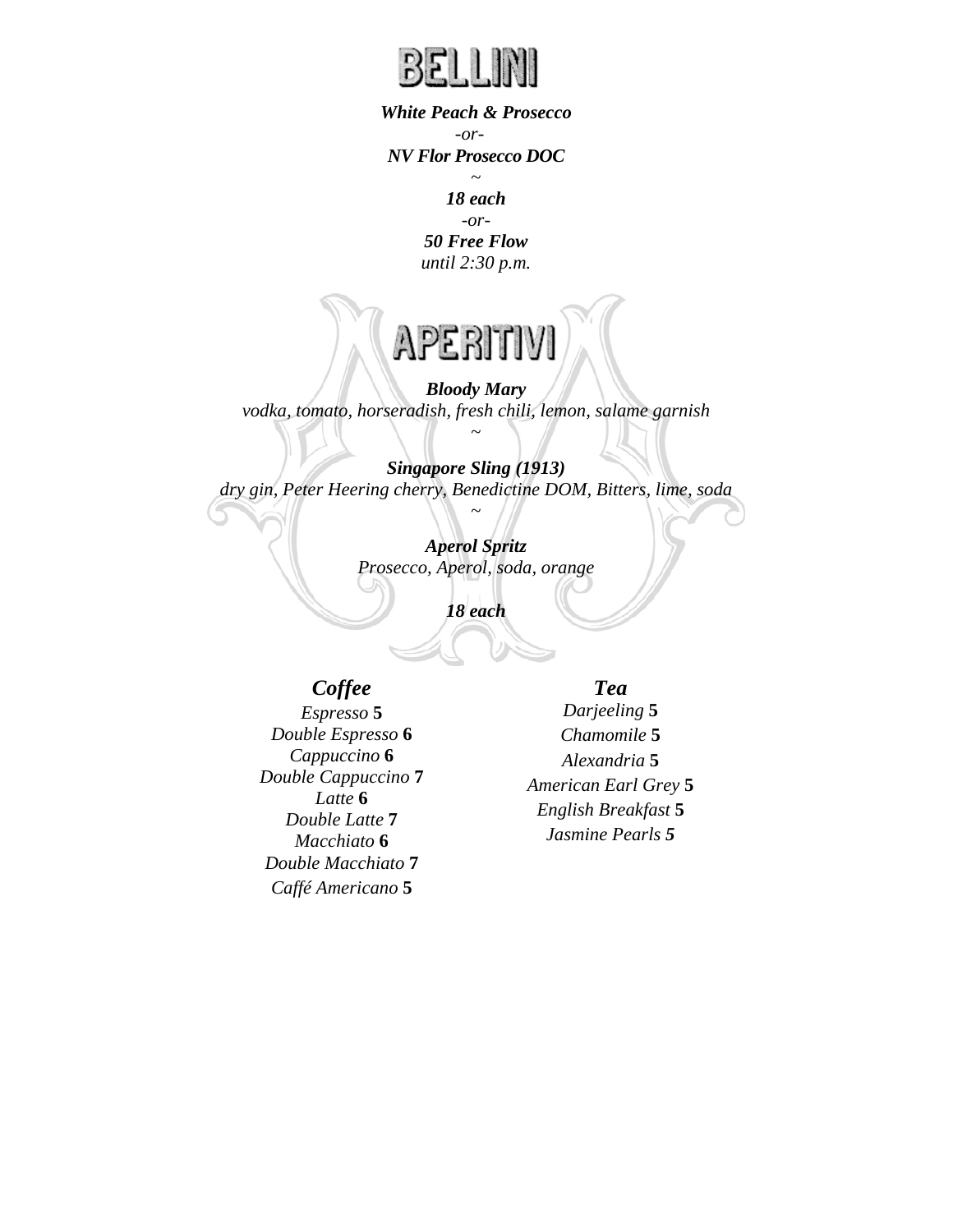

*Little Gem Lettuce with asparagus, English peas, walnuts & pecorino 23* 

*Butter Lettuce with hazelnuts, bacon, egg & Gorgonzola Dolce 25* 

*Red Endive, Fennel & Parmigiano Reggiano with anchovy date dressing 23*

*Ricotta with radicchio, spiced walnuts, honey & fried rosemary 24* 

*Bufala Mozzarella with Prosciutto di Parma 30* 

*Warm Medjool Dates & Speck with Maldon sea salt 21* 

*Burrata with bacon, marinated escarole & caramelized shallots 25* 



*Agnolotti with butter & sage 32 Ricotta & Egg Raviolo with browned butter 25 Goat Cheese Ravioli with five lilies 36 Corzetti Stampati with eggplant, olives & ricotta 31 Celery Root Cappellacci with Blue foot mushrooms 38 Cavatelli di Grano Arso with pumpkin & smoked butter 32 Orecchiette with sausage & Swiss chard 34 Farfalle with wild mushrooms, asparagus & walnut 38 Tagliatelle with oxtail ragù 34 Maltagliati with duck ragù 32 Spaghetti alla Carbonara 32 Tortellini in brodo 31*